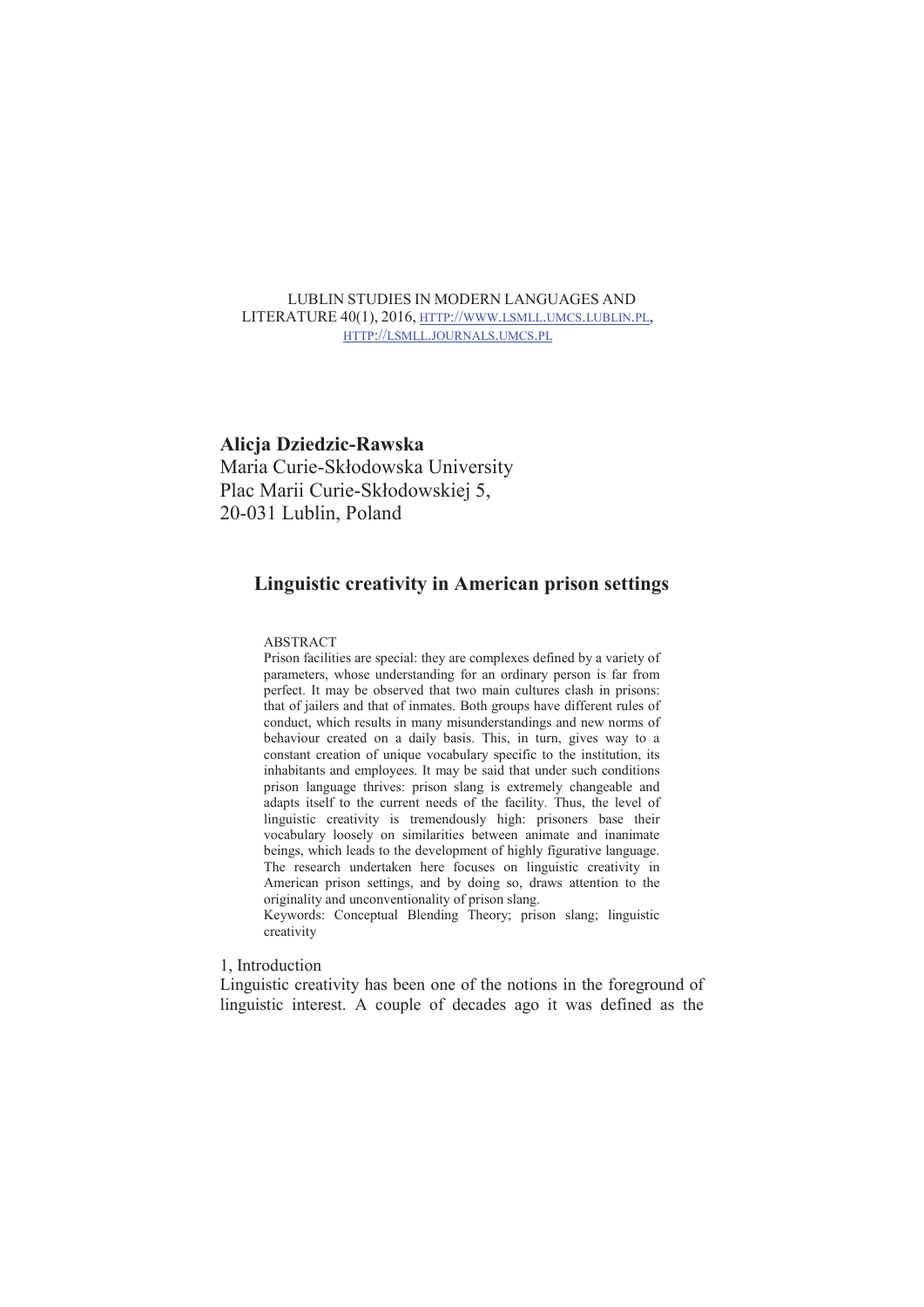ability to produce infinitely many original utterances or sentences that are based on a limited number of lexemes and grammatical constructions (cf. Chomsky 1965). However, the fact that linguistic creativity entails much more than sentence construction has been duly noted, which can be seen from the sheer number of publications in this area. Chomsky himself notices that "an essential property of language is that it provides the means for expressing indefinitely many thoughts and for reacting appropriately in an indefinite range of new situations" (Chomsky 2014: 4). As new situations emerge on daily basis, there is a constant need to linguistically express new reality. Language gives its users proper means to accommodate to living conditions they currently experience; it is not only powerful in the fact that it provides us with words, but, as a cultural phenomenon, it has been marked as influencing the way we think (Whorf 1956).<sup>1</sup>

 It may be valid to say that creativity equals nonconformity. Societies are dynamic and influenced by the surrounding reality and its changes. Societies develop and alter their norms and patterns of behaviour all the time. This, in turn, greatly affects the language being used to express our vision of reality. In case of internal conflict, i.e. if one does not accept one's reality, it is only natural that one wants to change it. Therefore, human beings, who are also language users unwilling to conform to social rules or to accepted norms of language use, are innovative when it comes to their linguistic behaviour. It is thanks to such language users that languages constantly develop and change. Because of the fact that prisons are facilities for people who find it difficult to adapt to mainstream conditions, the current work will focus on their language.

 Language is manifestation. It is a manifestation of oneself; manifestation of one's culture; manifestation of belonging to a particular group, and/or manifestation of the view on reality and its particulars. Although people are similar in the way that they share

 $\frac{1}{1}$ <sup>1</sup> Although Whorf's principle of relativity has been perceived as controversial (or even provocative), it has nevertheless shed light on the importance of language as a cognitive process.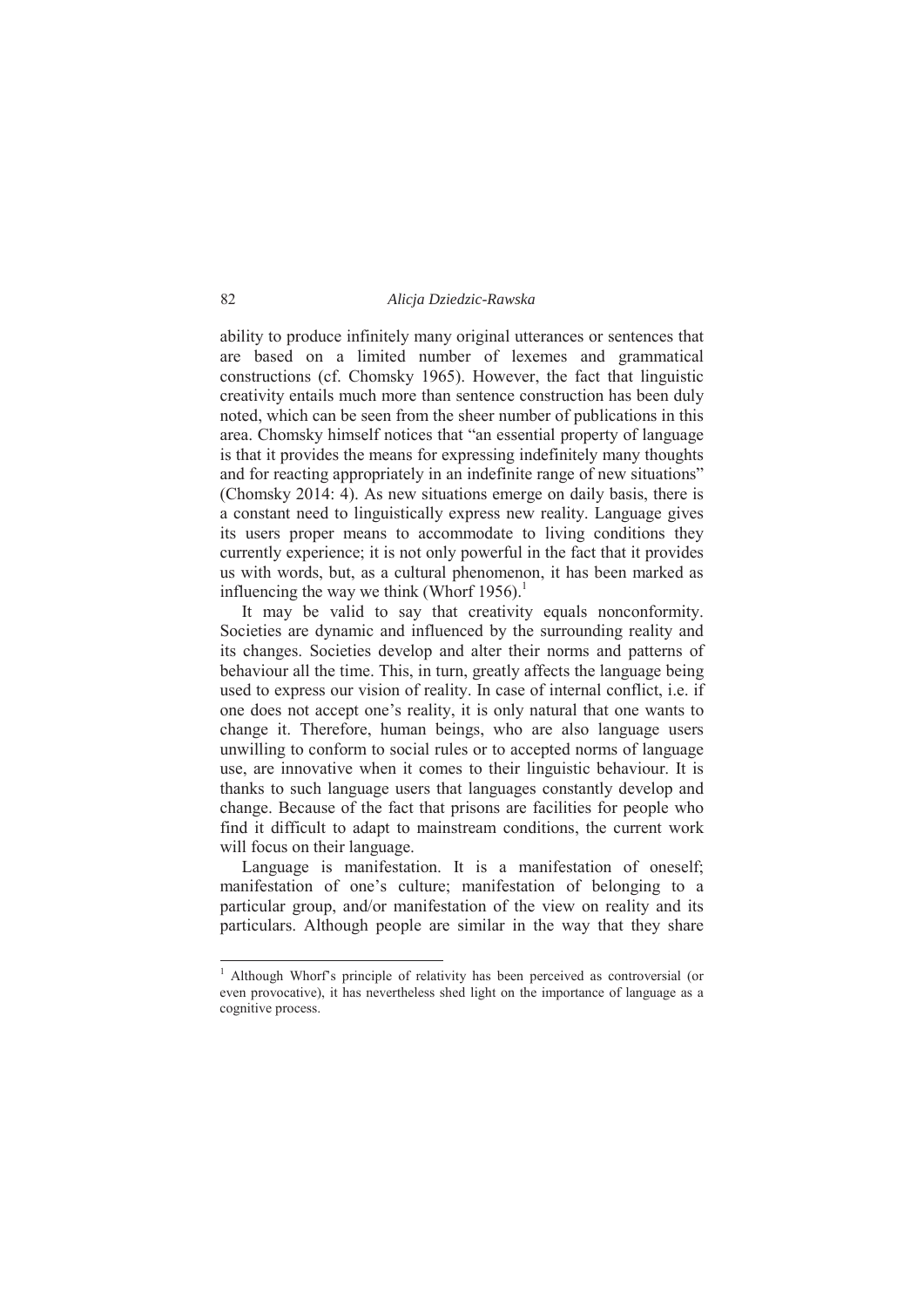common cognitive abilities, the language they use varies depending on the culture they are part of, the conditions they live in, gender, age, beliefs, religion, environment, and many other factors. In each community, the language fulfils its task; members of the community adapt their language to their own needs. The various cultures of the world have different categories, thus different perception of reality the language to describe it. In prisons, where special norms operate, the language used is adjusted to the setting and appropriate contexts. Prisoners bind themselves emotionally with the facility or the prison group/subculture they belong to, e.g. by having an unofficial inmate code that guides their conduct. The inmate code is of crucial importance inside prison: it is like the Bible to a Christian. It is treated seriously and in many cases is the direct reason for rejecting rehabilitation. Nevertheless, the inmate code is one of the key factors contributing to the formation of prison slang. One of the rules says not to trust the authority: the authority is wrong and the prisoners are right. This openly allows prisoners to develop negative feelings towards guards, and this, in turn, results in many terms depicting the latter (e.g. *screw*, *babysitter*, *white shirt*, *footballer*, etc.).

Language has a social function<sup>2</sup>, which means that "the language spoken by a group of people is related to that group's social position and organization" (Barker 1945: 228). In the prison setting, social position is based on a strict hierarchy, mostly without the possibility of change. Prison, a place of detention for a range of offences, is a facility with complex rules and regulations, which, in turn, give way to more complex hierarchy and relationships between jailers and inmates. There is a constant struggle for power, which is not only reflected in the behaviour of prisoners, but also in the language used. Prisons contain numerous subcultures or gangs, each of them having their own name, e.g. *A.B.*, *European Kindred*, *Hell's Angels MC*, *Sons of Silence* or *United Blood Nation*. Belonging to the same prison group not only binds prisoners on an emotional level, but also allows

 $\frac{1}{2}$ <sup>2</sup> There exist other functions of language, whose analysis lies beyond the scope of this work.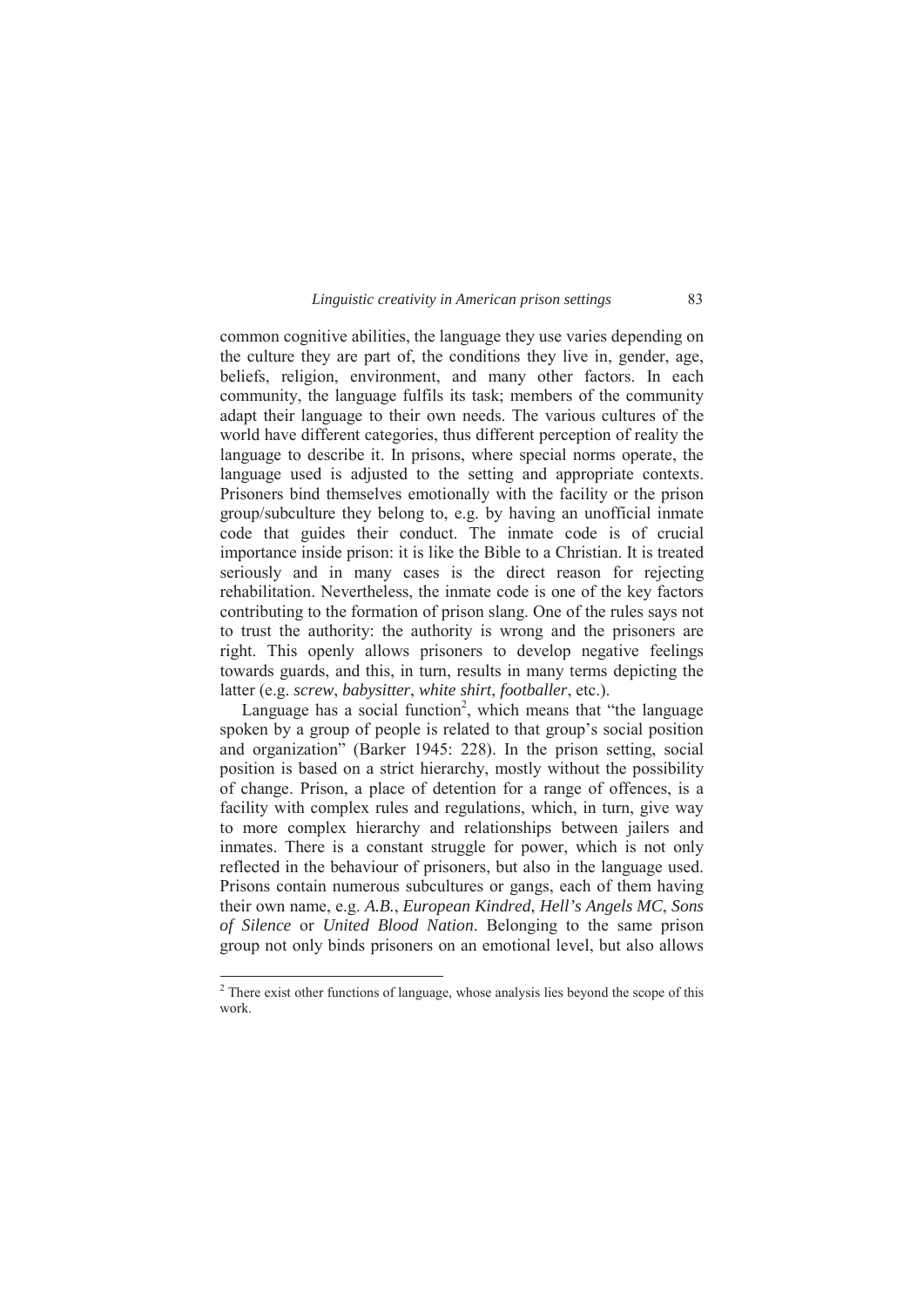them to create their own variations of prison slang. Prison groups often compete: each of them has their own set of values and norms, each of them occupies itself with something different, and each of them gives roles to its members, e.g. *merchants* deal with cigarette trade, *gorillas* pray on the weak inmates, and *heads* use drugs. It seems that assigning roles helps prisoners to organize and understand the prison world.

 Studies pertaining to linguistic creativity in relation to culture or particular communities are rather scarce. Even more limited is the research on linguistic creativity in any prison setting. No such publications have been found for the writing of the current paper. However, as Langacker puts it (2014: 47),

language is a mental and a sociocultural phenomenon. Despite their divergent agendas, relevant disciplines should all be concerned with an integrated account of language, culture, and cognition, for these are by nature indissociable.

Analysing language with no account of the socio-cultural phenomena associated with it seems rather facile. Therefore, the current paper will view the notion of linguistic creativity in American prisons, with a consideration of prison culture and prison setting.

 The paper will be organised as follows: first, some background of prison slang formation will be presented together with the data sources; then this will be followed by the analysis of two American examples, and finally conclusions will be drawn.

# 2. Linguistic creativity in the prison setting

In the 'linguistic melting pot<sup>33</sup> (Musgrave & Burridge, 2014: 3), there is a place for slang, as one of the ingredients which cannot be ignored or substituted. Nevertheless, despite the fact that slang is an integral part of our linguistic life, it has not been worthy of scholarly intense attention, which is visible in the number of publications in this area. However, this fact should not be surprising as access to prisons is limited or even impossible. Even once inside, a scholar has no

 $\frac{1}{3}$ <sup>3</sup> By this, the authors mean a collection of non-standard vocabularies, like dialects or slang.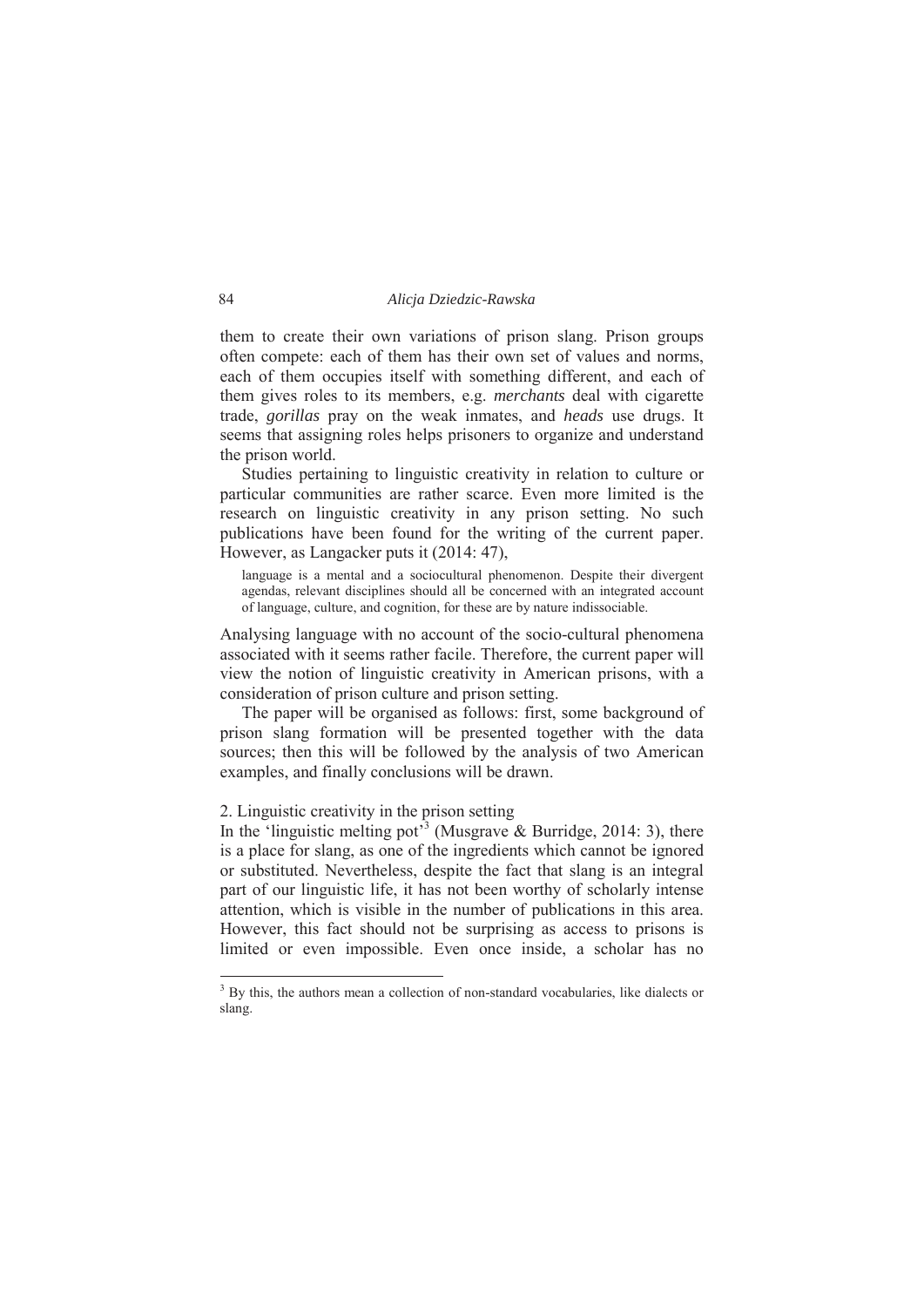guarantee that what he learns is in any sense relevant. Underhill stresses that "the insight of the insider is precious" (2011: 133), which is in line with sociological and anthropological view on studying human beings, their language and culture.<sup>4</sup> Nevertheless, Polish scholars who succeeded in studying prison culture from inside stress that it is almost impenetrable, reserved or even hostile.<sup>5</sup> In such cases, scholars may make use of the available sources in the form of dictionaries, articles, books, or online materials. For the current study, two main sources have been used: *Green's Dictionary of Slang* (2010) (henceforth *GDS*) and http://law.jrank.org/pages/1796/Prisons-Prisoners-Inmate-subcultures-informal-organizations.html (access 24.02.2016)

 Isolated by prison walls, prisoners are not constrained by any rules pertaining to language, other than the fundamental properties of language as such. They may choose to make use of the rules they are familiar with, or they may create forms they please, since often they are alone responsible for organizing the surrounding reality from the scratch. Therefore, their level of linguistic creativity is, without a doubt, very high. Di Pietro says that "creativity is very much a part of modern man's language abilities and is intimately connected with his physical and psychic being" (1971: 68). Under the special circumstances of prison walls, it is inseparable to learn the conditions the prisoners live in and to detail their portrayal of their world. Presenting the 'objective' understanding of prison language entails studying all characteristics of prisons, their regulations and culture, the personalities and the behaviour of prisoners, and many other factors, for "may not objectivity be defined as the composite picture gained by laying a number of subjectivities on top of one another …?" (Sapir 1917: 504).

 $\frac{1}{4}$ <sup>4</sup> Both sociology and anthropology call it 'participant observation', the principle of fieldwork proposed by Malinowski.

<sup>5</sup> E.g. Marek Kamiński's *Games Prisoners Play*, or Kamil Miszewski's Sociolog *w kryminale: więzienie jako nieprzyjazny teren badań* [ENG A sociologist in jail: prison as a hostile research area] [translation my own]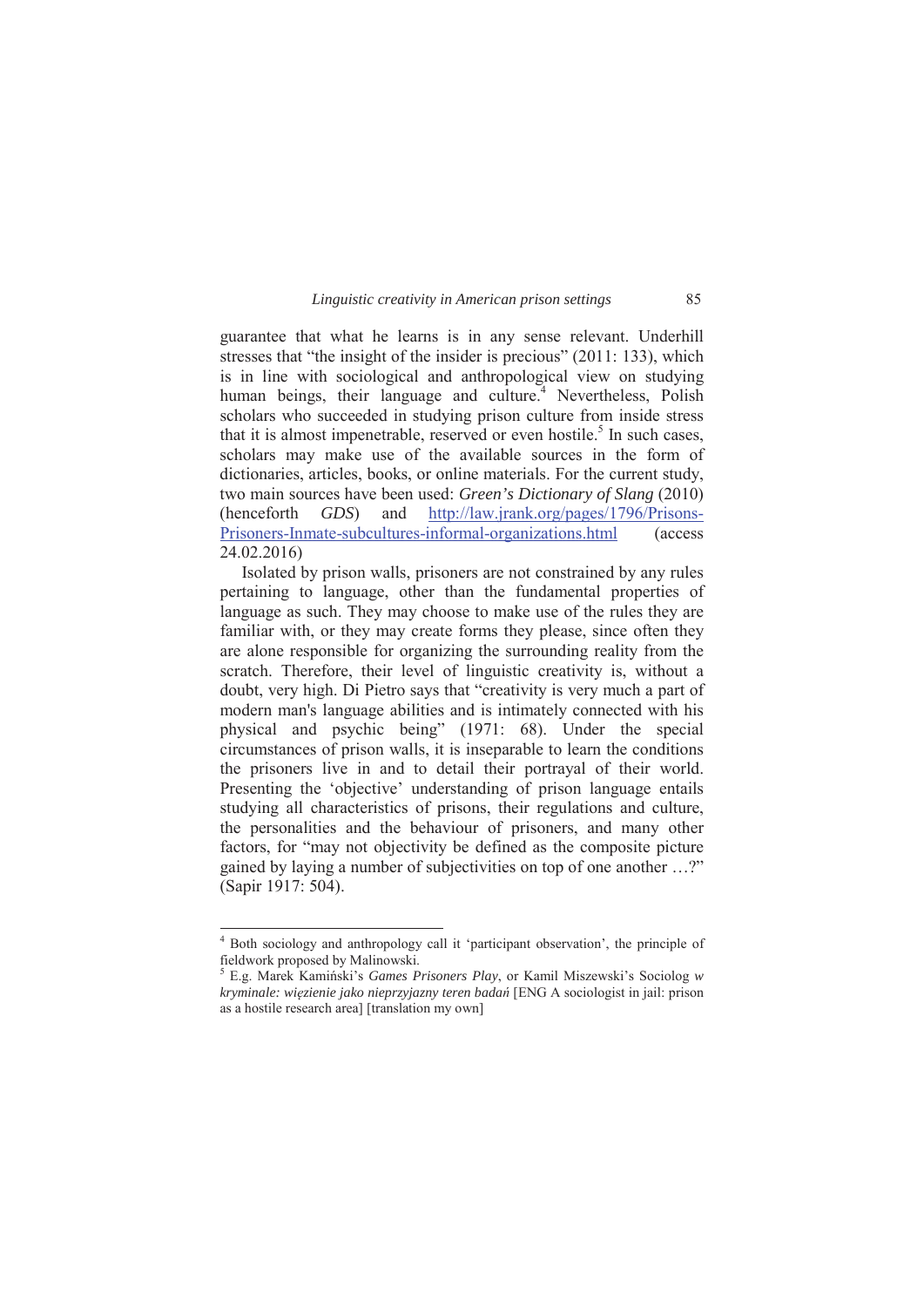# 3. Samples and discussion

"It goes without saying that the mere content of language is intimately related to culture" (Sapir 2004 [1921]: 181). The choice of the language prisoners use, and any language outside of prisons for that matter, is not arbitrary. Linguistic creativity in prison setting is taken onto a whole new level. At some point, especially when prison slang is simply adopted by a new inmate, the process may or may not be entirely conscious; there is no consideration given as to how a particular expression emerges, and, mostly, the etymology is lost in time. Prisoners make use of the language we all know; nevertheless, very often they give the language new meanings or construct completely new words. The reasons for doing so are numerous: firstly, they feel an inner need to have their own language variety, to linguistically express themselves, and, thus, to be distinguished in contrast to others; secondly, through language they can camouflage their true intentions; thirdly, they want to manifest their culture/subculture as distinct; fourthly, they want to encapsulate their own view of the world, and, fifthly, to linguistically organize their own reality in order to better understand, relate and react to it. Sapir was more than aware of the fact that different societies of the world may have non-identical worldviews, as he stated that "the worlds in which different societies live are distinct worlds, not merely the same world with different labels attached" (1929: 209). Thus, to analyse, at least partially, the language of any society, it is necessary to understand that their reality will be differently perceived and named. Therefore, the perception of the prison world cannot be put on a par with our own.

 Prisons can be viewed autonomously, being only partially influenced by the outside world. That is why, the language used inside the prison walls thrives. Prisoners name everything as they please, from objects to people and their actions. In learning something of the prison world, of the system the prisoners are part of, language is more than helpful. This can happen through exposure to the reality or actually through language. Language is, thus, not only a means into the creative mind of the prisoners but it also represents their social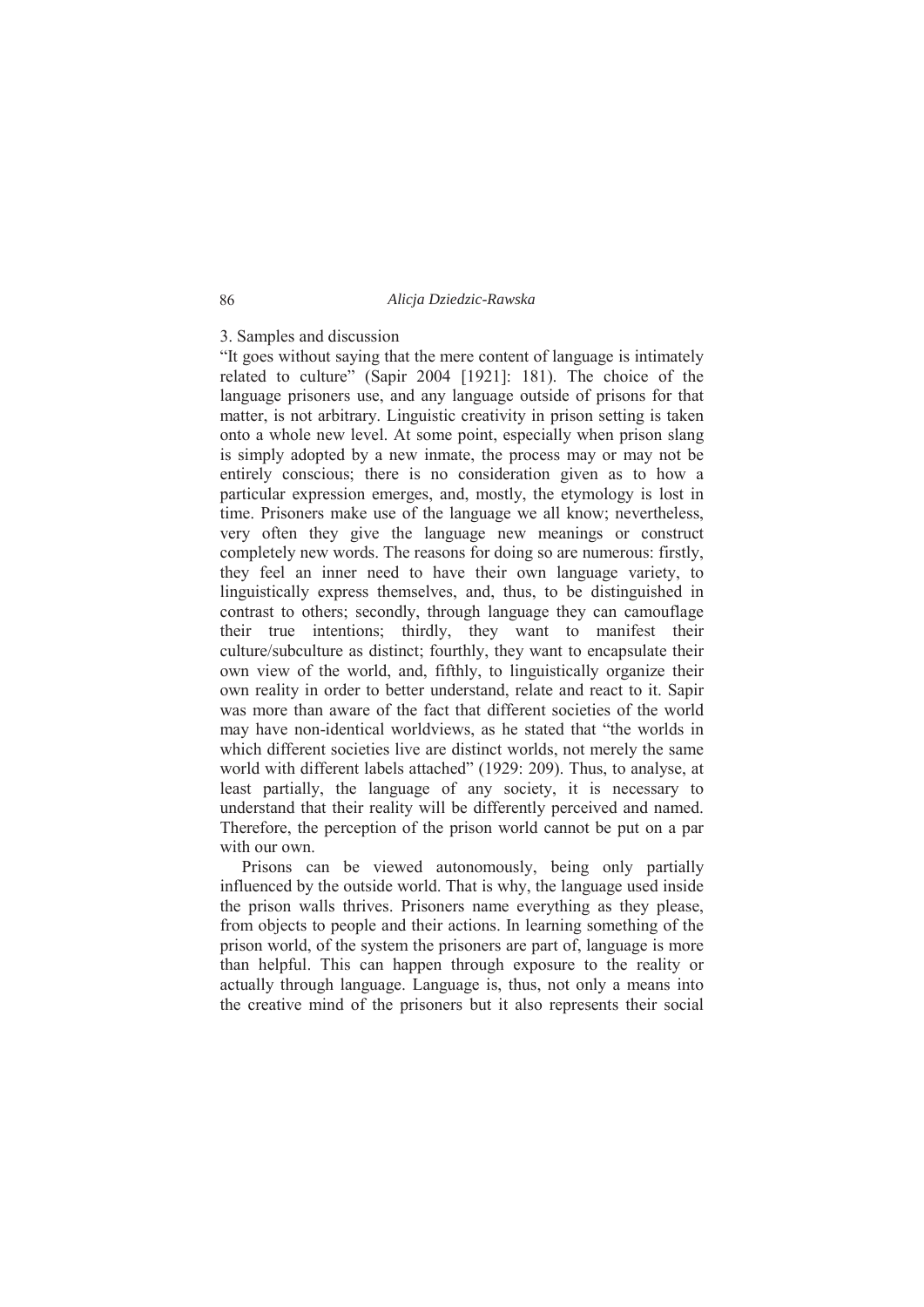reality. For the following work, as a thorough analysis of the prison slang is impossible given the limitations of space, only two expressions will be analysed in the remainder of this paper: *air dance* and *brake fluid*.

# 3.1. *Air dance* 'a hanging'

Psychologists claim that, if persistent enough, we can always detect similarities between the thing we compare with something we compare it to.<sup>6</sup> In dealing with slang, especially the slang used by prisoners, those similarities will be far-fetched; they will not be obviously recognizable as prison slang is only understood by its users. Nevertheless, a linguist equipped with theoretical descriptive tools has a very good chance of disassembling any phrase or word into analysable pieces. One of such tools is Fauconnier and Turner's Conceptual Blending Theory (CBT) used to analyse meaning construction. The theory assumes that, in everyday thinking and language use, there is a mental operation of creating a number of mental spaces that serve as input spaces for a complex meaning encapsulated in their unique combination, a blended space. In meaning formation, elements from input spaces are mentally joined; there is also a generic space containing elements from both input spaces. Input spaces are connected into the fourth one that, importantly, contains a new element not directly present in any of the inputs. In the present analysis, CBT will be shown to contribute to our interpretation of the expressions being investigated.

 The expression *air dance*, the conceptual metaphor DANCE FOR DEATH, is an instance of vivid imagery. The image evoked here is that of a hangman's legs moving in the way that brings to mind the legs of a dancer. Upon hanging, before all life symptoms are lost, there is a supposedly violent struggle of the person, which causes legs, arms, and the whole body to move – this suggests resemblance to dance moves. The component *air* is clear: hangman's legs do not touch the ground; they 'dance' in the air. Other prison variations of

 $\frac{1}{6}$ See e.g. Maruszewski 1996.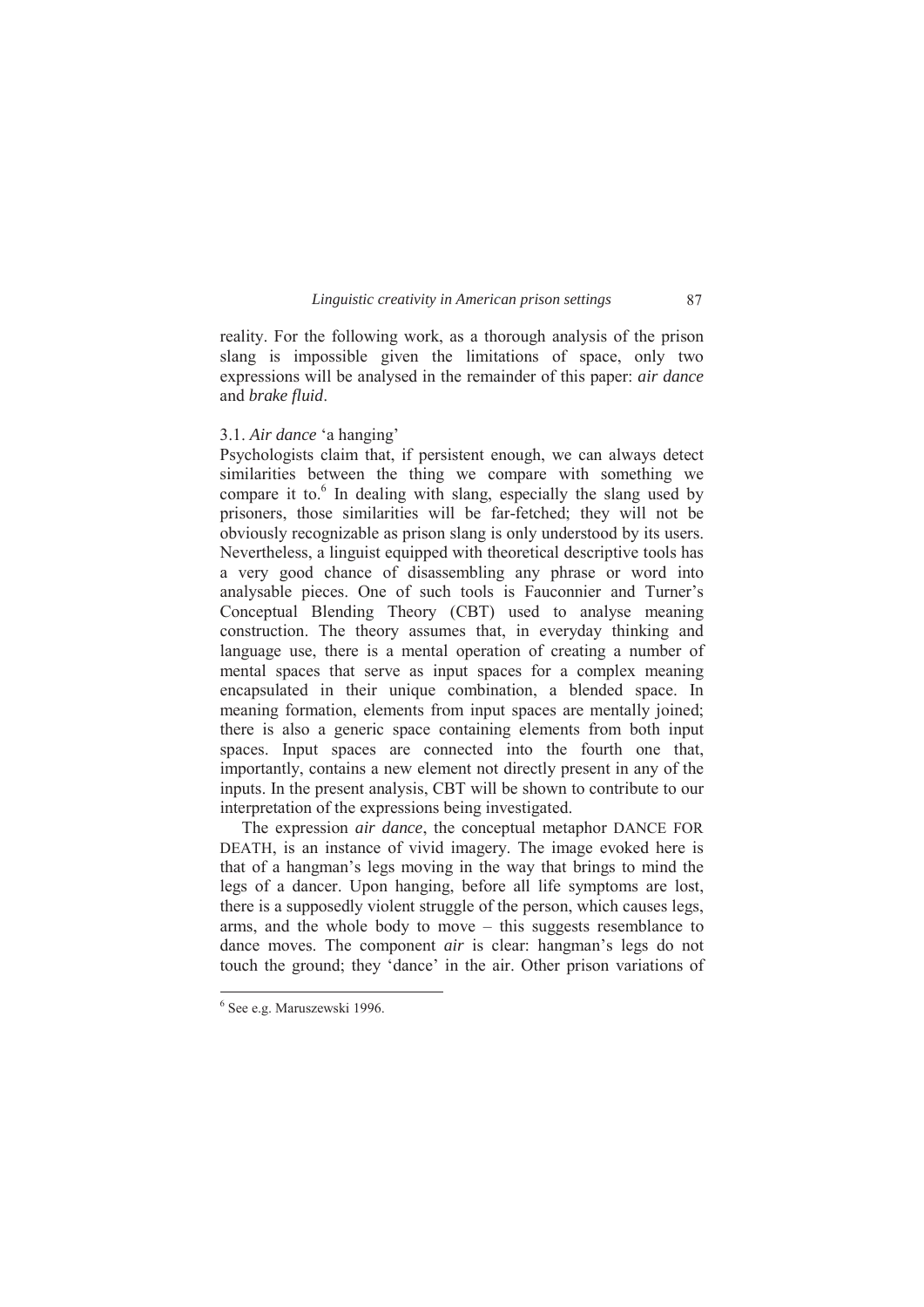this compound are *air jig* and *air polka*. The term *dance* as 'a hanging' has existed in slang, according to *GDS*, since c.1535, but the last printed use of it was observed in 1979. Therefore, the prison expression can be seen as a partial re-introduction.

 *Air dance* is an example of a blend; however, in order to unveil its details, the conventional metaphorical mappings will first be presented. Nonetheless, as this metaphor is not used in popular discourse, the cross-domain correspondences discussed below may not be complete. For that, it would be indispensable to be familiar with the totality of the context, $\lambda$  the lives of prisoners and their reality.

| Dance                     | Hanging                                 |
|---------------------------|-----------------------------------------|
| Steps/ movements to music | Movement of body                        |
| Form of sport/hobby/art   | Form of punishment                      |
| Brings happiness          | End of life                             |
| Rhythm                    | Body moves in a particular way?         |
| Movement in lively manner | Movement in lively manner as a struggle |

*GDS* provides an example sentence of the metaphor use as a 2005 post in a guitar forum, whose validity is unattestable as the post has probably been removed and is no longer traceable.

1) time to give them  $f^*\% \#(\partial_{\theta} \circ g)$  clowns a necktie party and watch them do the air dance!!!! just give me the word – I'll bring the rope!

Grady et al. say that Blending Theory (henceforth BT) also allows that "selective projection from the two input spaces yields an image which is inconsistent with our understanding of the source space" (1999:111- 112). This is corroborated by the example given here: the image of a dance is mapped onto the image of a death, especially taking place in prison setting. Later, in the same passage, the authors state that "the

 $\frac{1}{7}$  $\frac{7}{1}$  Including, but not limited to, the speakers involved, the act of hanging, how and where it is performed, the exact situation resulting in the act, the time of hanging, etc.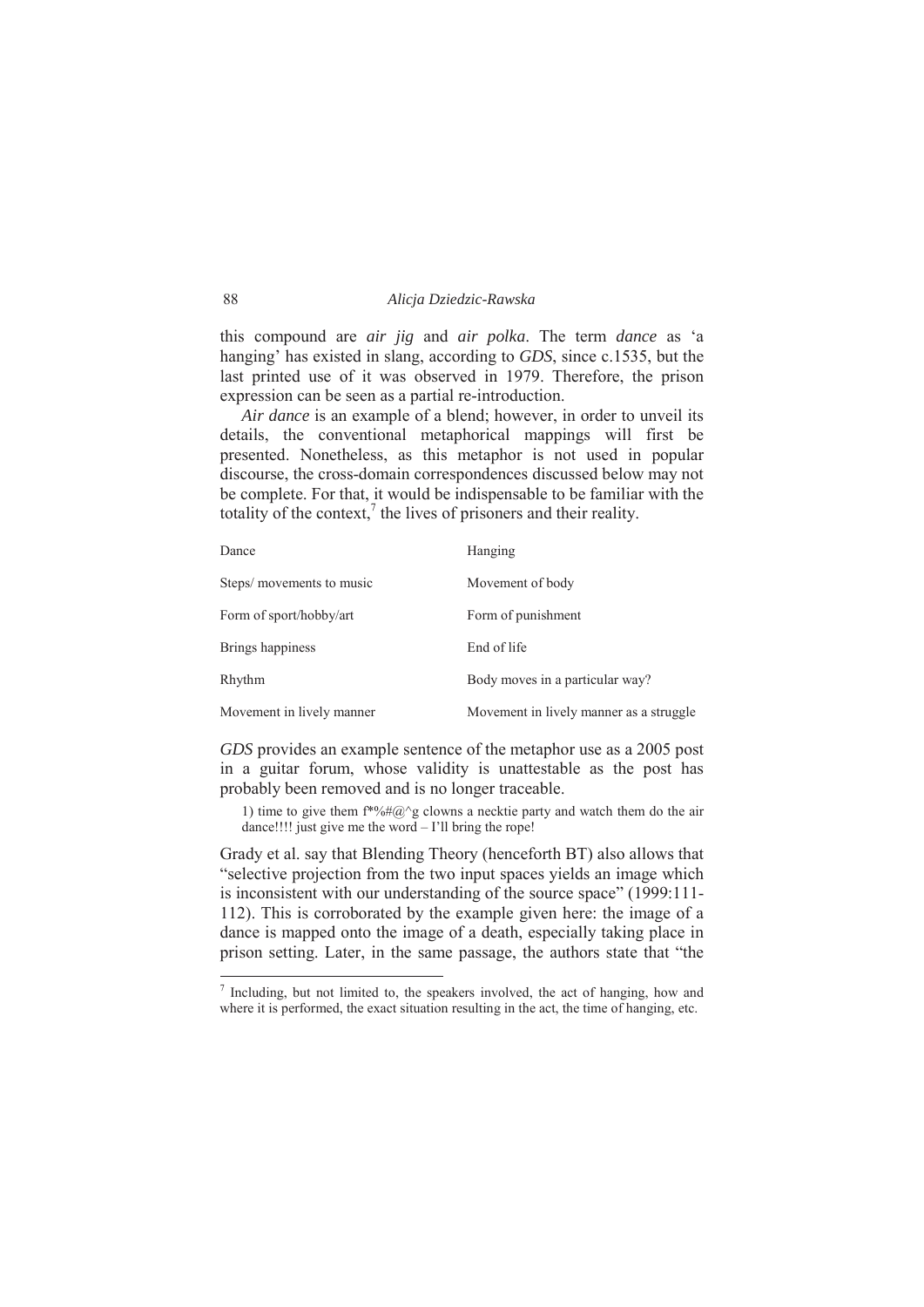

web of underlying connections allow us to draw inferences from the blend" (ibid.: 112). However, in my opinion this fact cannot be accounted for with a metaphor as *air dance*.

Figure 1 presents a possible blend analysis of this expression.



Figure 1. Blend analysis of *air dance*.

At this point, it should be noted that a positively valued term like *dance* is placed in a negative context, and it only acquires negative emotions once it is used in the prison setting. Additionally, it can be assumed that the expression is a sign of mockery, as sources claim that human life has little value to prisoners (see e.g. the hierarchy in prison presented by Vaughn and Sapp 1989, in murderers clearly occupy a high position). The compound *air dance* is understood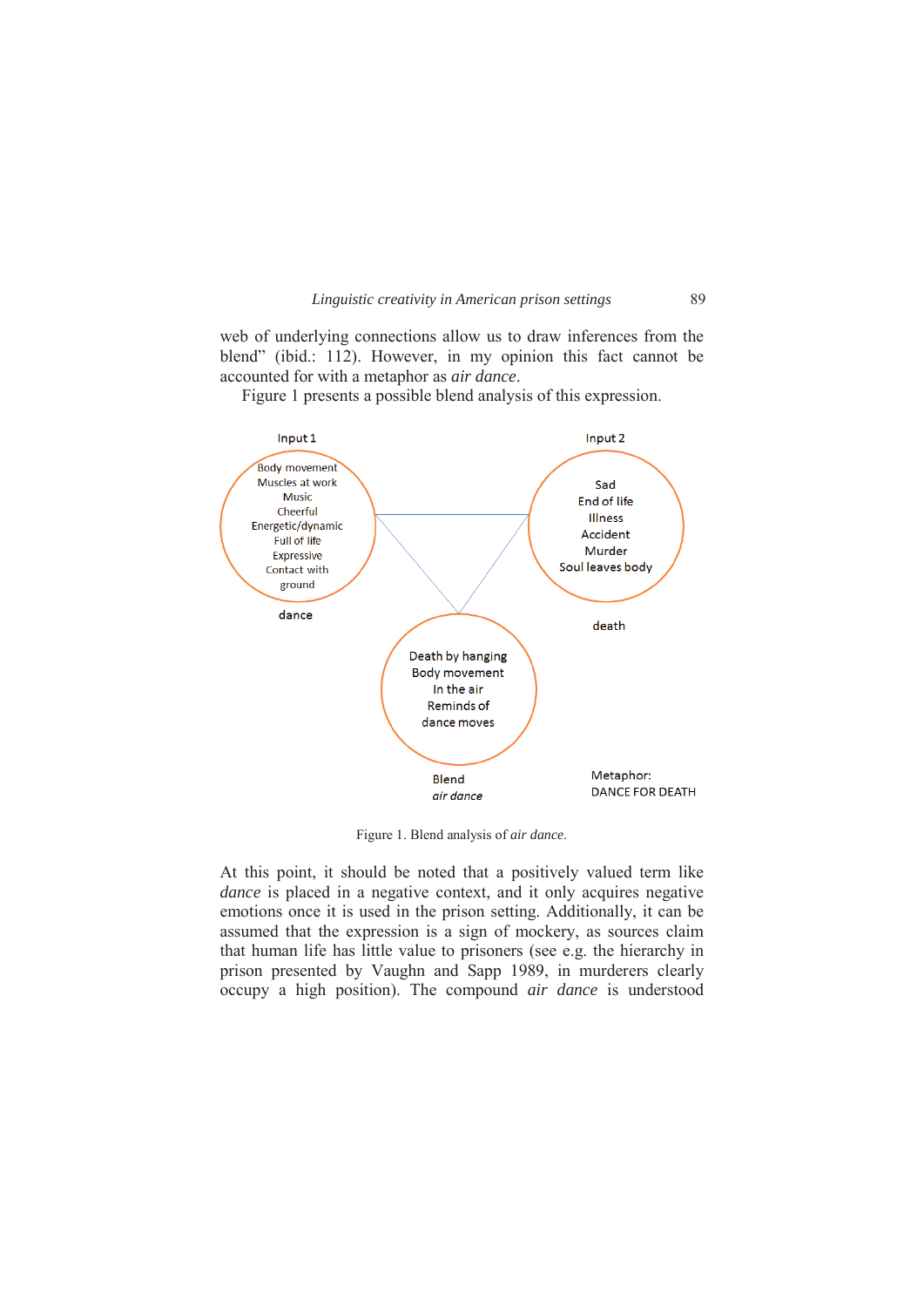outside prison as the type of acrobatic modern dance performed suspended with the use of a concealed harness and a rope, a fabric, or a trapeze. In modern slang, it is, however, a provocative female dance at a strip club without bodily contact with the customer.<sup>8</sup> Nevertheless, it is uncertain if the prison term is in any way related to the one used in standard English. However, because it is implied that legs or the whole body move as if dancing, it may be assumed that the expression relates to suicides or a form of killing performed by other prisoners. Online sources say that a professional hanging is a well-calculated act, where no, or almost no, body movement can be observed.<sup>9</sup>

3.2. *Brake fluid* "psychiatric meds used to tranquilize a patient"

As in the case of *air dance*, this expression, once it is used outside standard context, loses its transparency. Prison slang is especially designed for such purposes: it has no intention of being open to anyone as its main purpose is not to reveal any confidential information.<sup>10</sup> That is the reason why most of the meaning familiar to users of standard forms of the language gets modified and is adjusted to prison reality and the subjective needs of prisoners.

 Prior to the analysis of the blend, it is worth focusing on the crossdomain correspondences in order to shed light on the mapping between two input spaces: car brakes and psychiatric medicines.

| Car brakes         | Psychiatric medicines                  |
|--------------------|----------------------------------------|
| For cars           | For people                             |
| Slow or stop car   | Slow or stop aggression in patient     |
| Metal              | Liquid/pill                            |
| Indispensable part | Indispensable with aggressive patients |

 $\frac{1}{8}$ Source: http://www.urbandictionary.com/define.php?term=Air+Dance 9

<sup>&</sup>lt;sup>9</sup> Nonetheless, the validity of the statement should be confirmed with medical specialists or other experts.

<sup>10</sup> This has also been observed e.g. by Halliday in his famous *Anti-Languages*.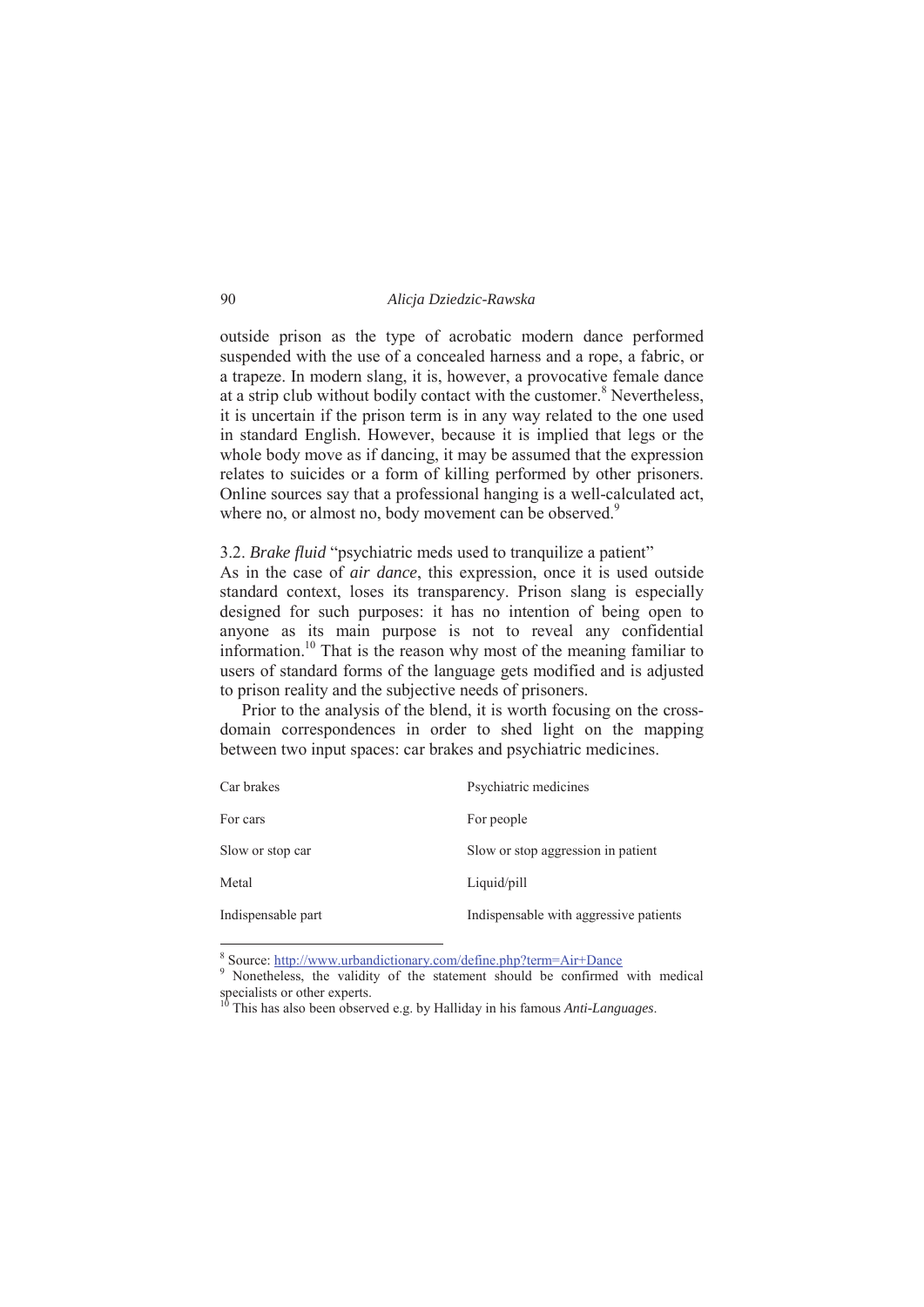The intended meaning of the compound is medicine, preferably in the form of liquid, $\frac{11}{11}$  that is supposed to calm an unstrung patient. Just like the purpose of a car brake, fluid is to make parts of brakes operate smoothly and without disturbance, the purpose of psychiatric pharmaceuticals is to metaphorically make a patient 'run' smoothly, i.e. preventing or easing any nervous breakdowns or other psychological conditions. What is more, a healthy person is naturally gifted in a restraint, a metaphorical brake that controls him in a perilous or an unsuitable situation, whereas a person with a mental disorder is deprived of it and must be medicated. Additionally, as prison slang often capitalizes on pronunciation, it is worth noting that *brake* is a homophone of *break*. If this fact is taken into account, then the meaning becomes a bit more transparent. According to oxforddictionaries.com, the verb *to break* means, i.a., 'to put an end to sth', 'to make a pause' or 'to stop oneself being subject to'; the noun *a break* 'an interruption', 'a pause', 'an interval', 'a holiday', or even 'an escape', all indicating temporal or permanent time off from any circumstances one might be exposed to.

 Interestingly enough, the context in which this compound appears is not helpful at all, as prison slang is abundant in expressions whose meaning is incomprehensible for an ordinary user of standard English.

2) Bill's an old head square john gone crazy from drinking pruno; the man's got him on brake fluid. $1$ 

Without the proper knowledge of prison language and setting, it is impossible to read *old head* as 'middle-aged or elderly inmate', *square john* as 'middle-class, conventional inmates who identifies with staff members' or *pruno* as 'homemade jailhouse alcohol'. Therefore, the sense of the whole utterance is obscured. Nevertheless, a linguist has in their disposal certain tools, e.g. the theory of

<sup>&</sup>lt;sup>11</sup> E.g. *Valerin*, a relaxant often prescribed in hospitals.<br><sup>12</sup> http://law.jrank.org/pages/1796/Prisons-Prisoners-Inmate-subcultures-informalorganizations.html (access 25.02.2016)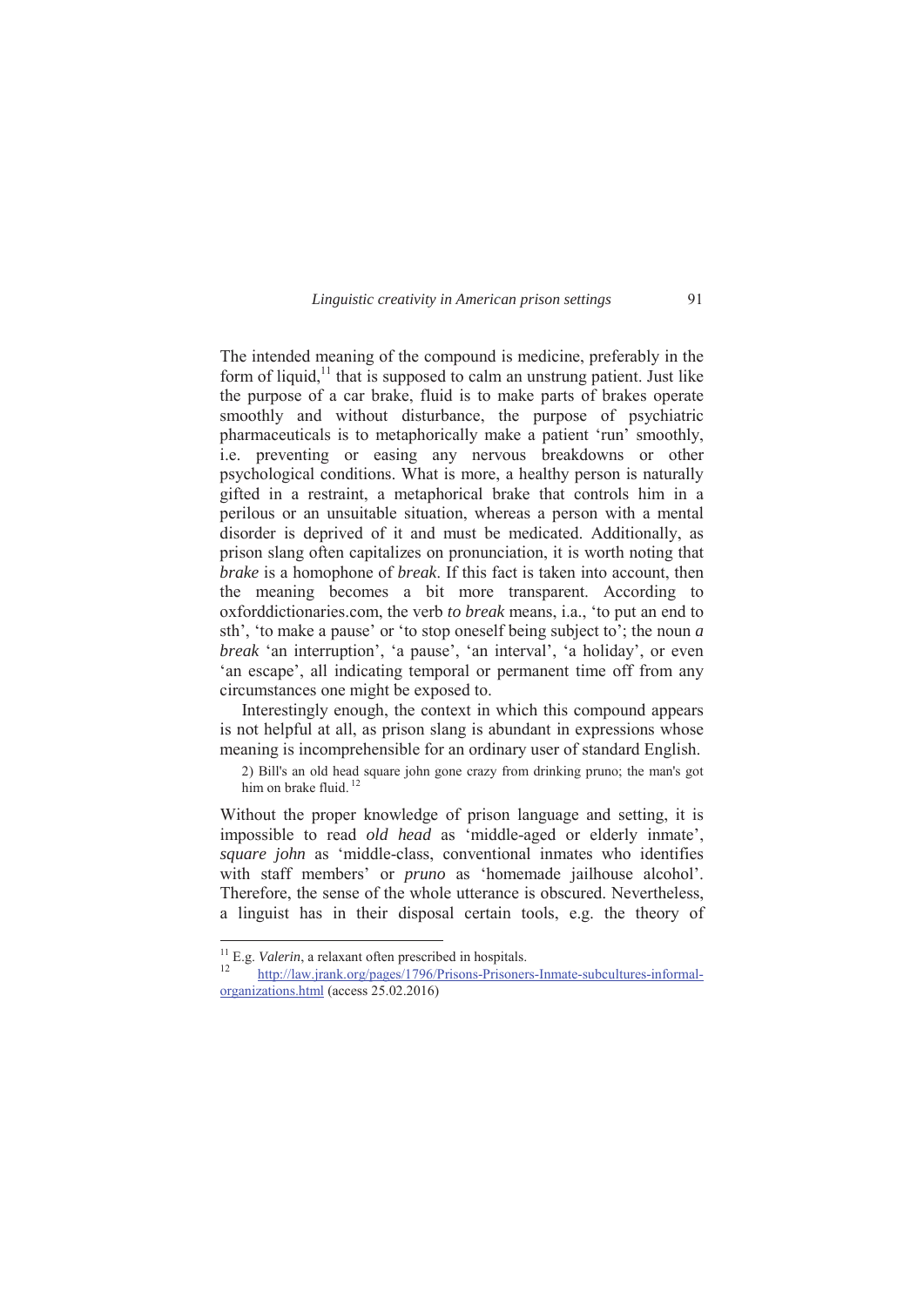blending, which come in handy when dealing with such nontransparent expressions.



Figure 2. Blend analysis of *brake fluid*.

All metaphors, including those used in prison context, appear in particular situations, in which both the speaker and addressee participate in an event, in which the metaphor used serves a specific purpose. Given the context outside prison, the participants in a conversation very likely have access to the same knowledge of the world and the language they use. According to Brandt and Brandt (2005: 219),

the semantic content, which is inherently intersubjective, born of the speaker's intention to have the addressee recognize his utterance as an attempt to engage in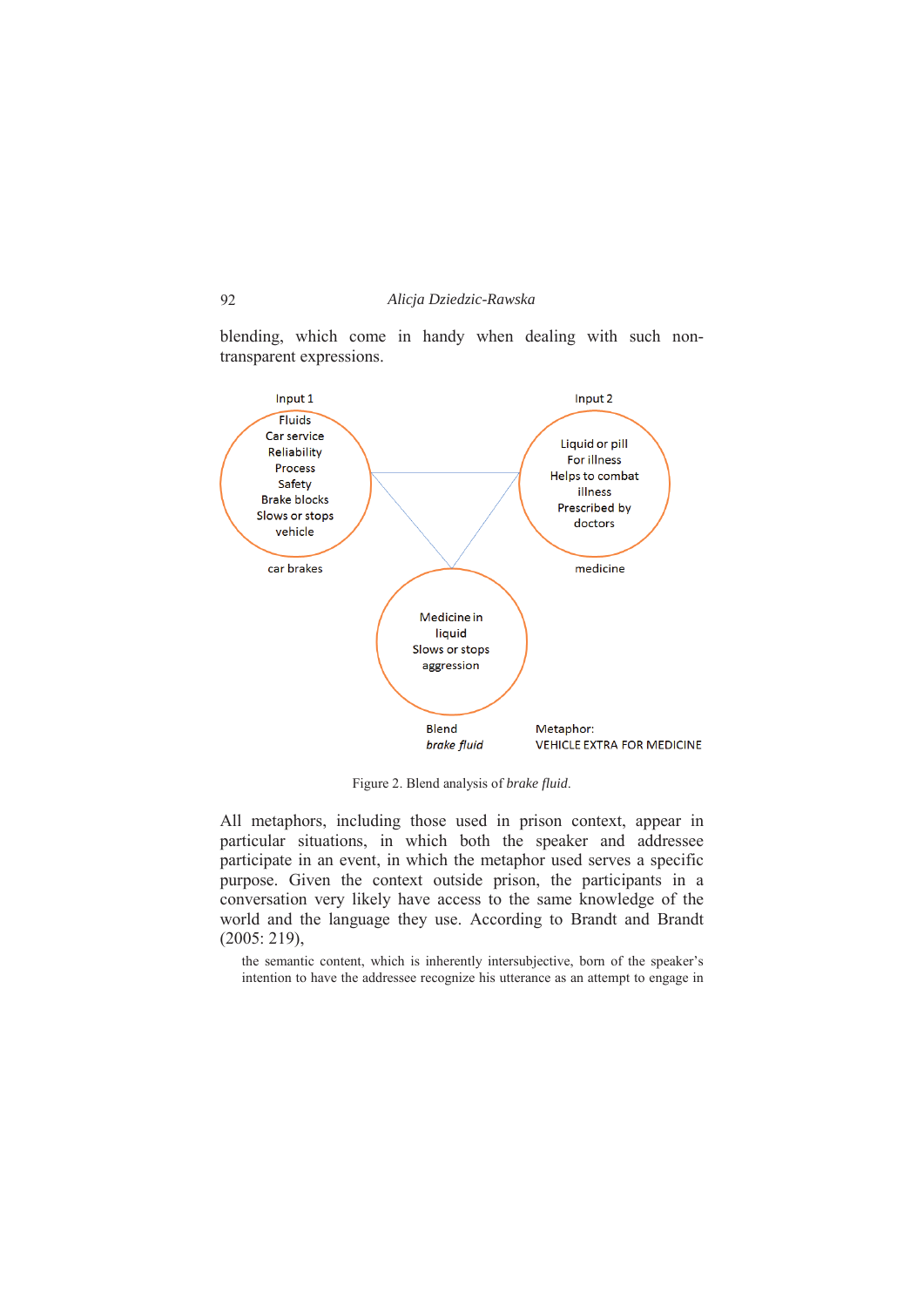a semiotic event of shared attention, as well as its pragmatic implications […] constitute the meaning of a metaphor.

Later the authors state that in metaphor analysis "it is [...] inconsequential […] whether it is conducted from the perspective of a the speaker or addressee, as *the mental content is shared*" (ibid.) [emphasis added]. In prison setting, it is crucial that the knowledge is shared by the members of the same group, as the meaning of a particular word/phrase may be entirely different in another group's slang. How a particular utterance is evaluated is a result of many various parameters, e.g. the context, the knowledge of the participants (background and contemporary), the communicative situation or the status of the participants.

## 4. Conclusions

Prison slang is extremely rich and creative. New vocabulary items are being formed on a daily basis. A word that is formed today is outdated tomorrow. Meanings change all the time, and the pace of the changes is hard to follow. For these reasons, prison slang definitely deserves linguistic attention as it is an example of language users' high linguistic creativity. It manifests itself in extreme figurativeness, including the use of metaphor and metonymy (the latter of which has not been discussed here due to limitations of space). A thorough analysis would require many more examples; however, the current work draws us one step closer to constructing an appropriate view of the situation.

 An old English idioms says: "When in Rome, do as the Romans do". Jim Thomas claims that "as in any culture, the better one expresses the language, the more 'assimilated' one is presumed to be." (http://jthomasniu.org/class/388/lecture/code.inmate) (access 18.02.2016) When functioning in a given culture, one needs to acquire, not only accepted norms, beliefs, behaviours, but also language, which is part of any process of socialization. In prison setting, the decision whether a prisoner can become a full-member of any prison group is based upon, among other things, that prisoner's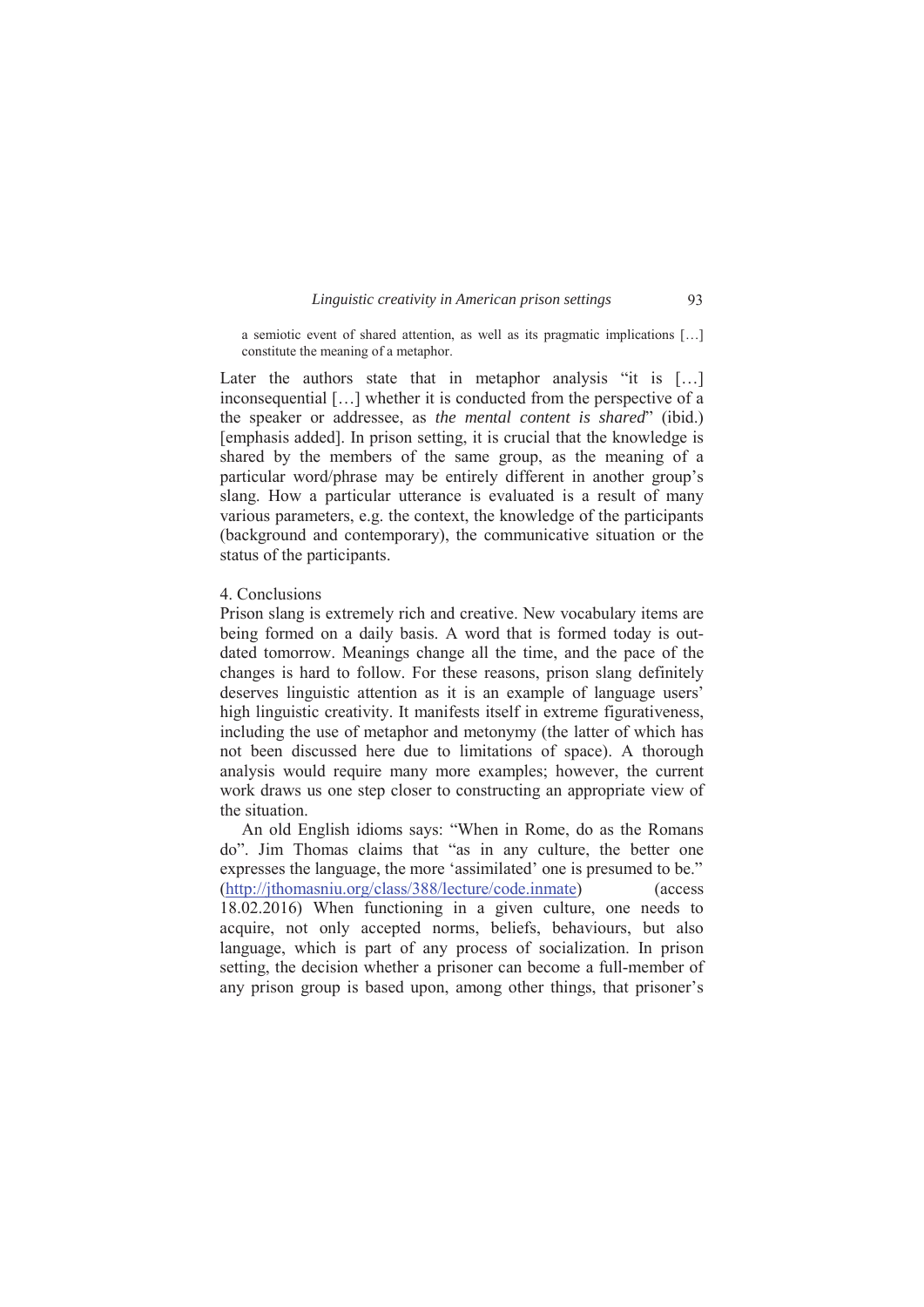command of the prison lingo. Membership very often depends on a successful use of the language.

 One of the most important reasons of developing prison slang is its high level of figurativeness, thanks to which hiding true meanings is relatively easy. Only by the use of metaphors, abbreviations, and other linguistic means, can prisoners secure themselves against unauthorized party receiving their messages. Doing so is often the only means of surviving in prison; therefore, linguistic creativity is very useful. Semantic alterations guarantee illegibility of an utterance to a third party.

 Martin Haspelmath says that, every now and then, speakers "want their utterance to be imaginative and vivid – they want to be little 'extravagant poets' in order to be noticed, at least occasionally" (Haspelmath 1999, in Duffley 2013: 59). Combined with prison setting, this imagination and vividness achieve a new status: nontransparency. In order not to arouse suspicion, prisoners often use old terms with new meanings. In addition, prison slang is characterized by a high degree of mockery, imagery, insults, irony (e.g. *pant worm* 'the penis'), which are mainly realised by the use of figurative language.

 Prison slang has been formed as a response to prison environment. As prisons are composed of many different elements whose relative imports influence and penetrate one another (prisoners, wardens, jailers, hierarchy, regulations, cells, ethnic groups, etc.), language must adapt itself to the needs of prisoners in the specific (kind of) facility. Everyday situations force prisoners to code their messages in a language reflective of the current context. Language is part of any culture, it is reflective of the worldviews language users have and, it influences the way they think. Thanks to the vivid changes any language undergoes, cultures change. Therefore, I feel that, following Sahlin's words, "culture is neither what it was before nor what it could have been" (2004: 220).

## References

Barker, George C. (1945). The social functions of language. *ETC.: A Review of General Semantics 2*, 228-234.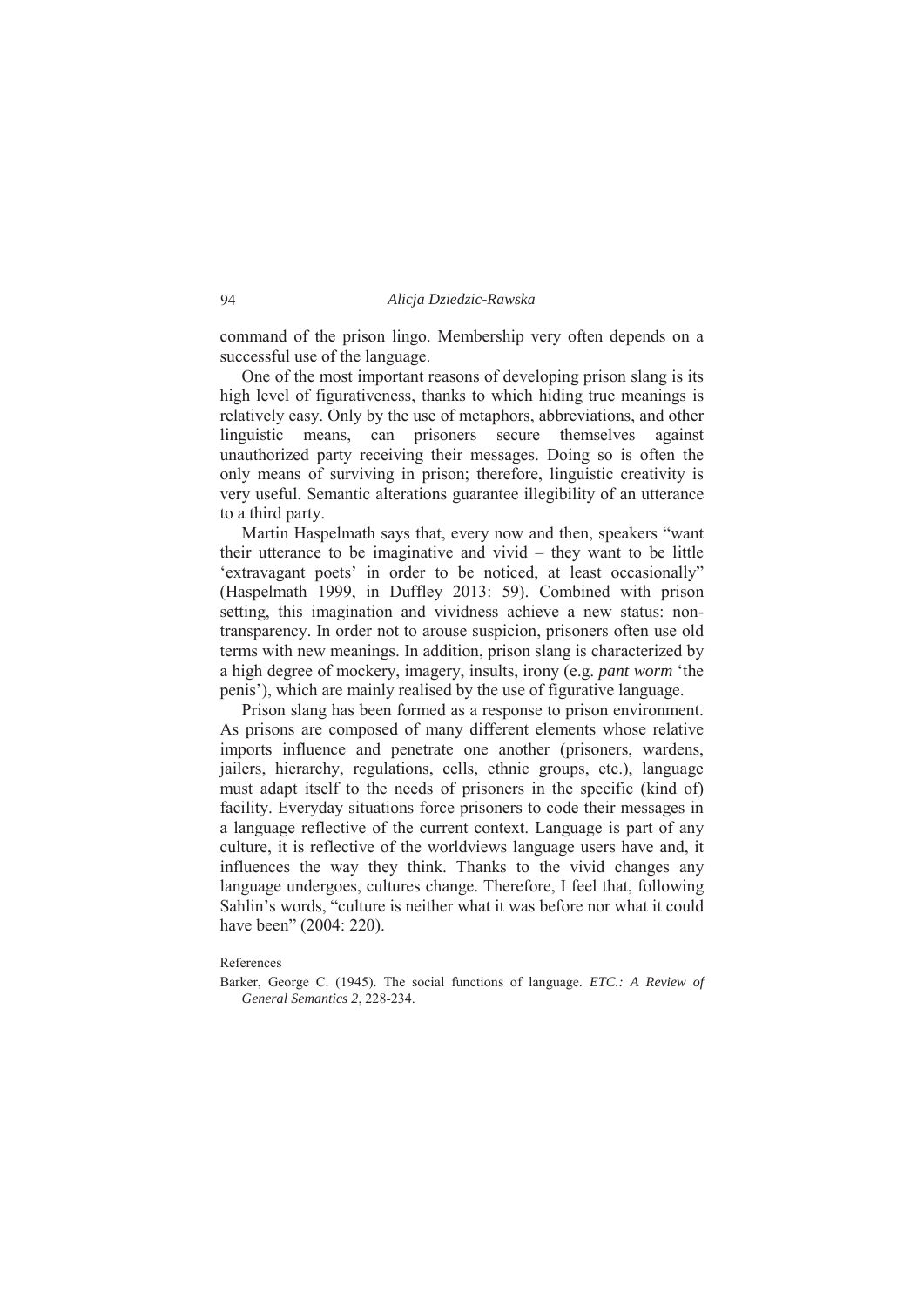- Brandt, Line, & Per Aage Brandt (2005). Making sense of a blend: A cognitivesemiotic approach to metaphor. *Annual Review of Cognitive Linguistics* 3(1), 216- 249
- Chomsky, Noam. (2014 [1965]). *Aspects of the Theory of Syntax*. No. 11. Cambridge, Massachusetts: MIT Press.
- Di Pietro, Robert J. (1971). Contrastive analysis and linguistic creativity. *Working Papers in Linguistics* 3(4), 57-71.
- Duffley, Patrick J. (2013). How creativity strains conventionality in the use of idiomatic expressions. In M. Borkent et al. (eds.), *Language and the Creative Mind*. Stanford: CSLI Publications, 49-61.
- Grady, Joseph, Todd Oakley, & Seana Coulson (1999). Blending and metaphor. *Amsterdam Studies in the Theory and History of Linguistic Science Series 4*, 101- 124.
- Green, Jonathon (2010). *Green's Dictionary of Slang*. London: Chambers Harrap Publishers.
- Halliday, Michael Alexander Kirkwood (1976). Anti-languages. *American Anthropologist* 78(3), 570-584.
- Kaminski, Marek M. (2010). *Games Prisoners Play: The Tragicomic Worlds of Polish Prison*. Princeton: Princeton University Press.
- Langacker, Ronald (2014). Culture and cognition, lexicon and grammar. In M. Yamaguchi et al. (eds.), *Approaches to Language, Culture, and Cognition*. Basingstoke: Palgrave Macmillan, 27-49.
- Maruszewski, Tomasz (1996). *Psychologia poznawcza*. Znak-Język-Rzeczywistość. Warszawa: Polskie Towarzystwo Semiotyczne.
- Miszewski, Kamil (2005). Socjolog w kryminale: więzienie jako nieprzyjazny teren badań. *Studia Socjologiczne* 3, 65-92.
- Musgrave, Simon, & Kate Burridge (2014). Bastards and buggers. Historical snapshots of Australian English swearing patterns. In K. Burridge and R. Benczes (eds.), *Wrestling with Words and Meanings*. Clayton: Monash University Publishing, 3-32.
- Sahlins, Marshall (2004). *Apologies to Thucydides: Understanding History as Culture and Vice Versa*. Chicago: University of Chicago Press.
- Sapir, Edward (2004 [1921]). *Language. An Introduction to the Study of Speech*. New York: Dover Publications.
- Sapir, Edward (1929). The status of linguistics as a science. *Language* 5(4), 207-214.
- Underhill, James (2011). *Creating Worldviews: Metaphor, Ideology and Language*. Edinburgh: Edinburgh University Press.